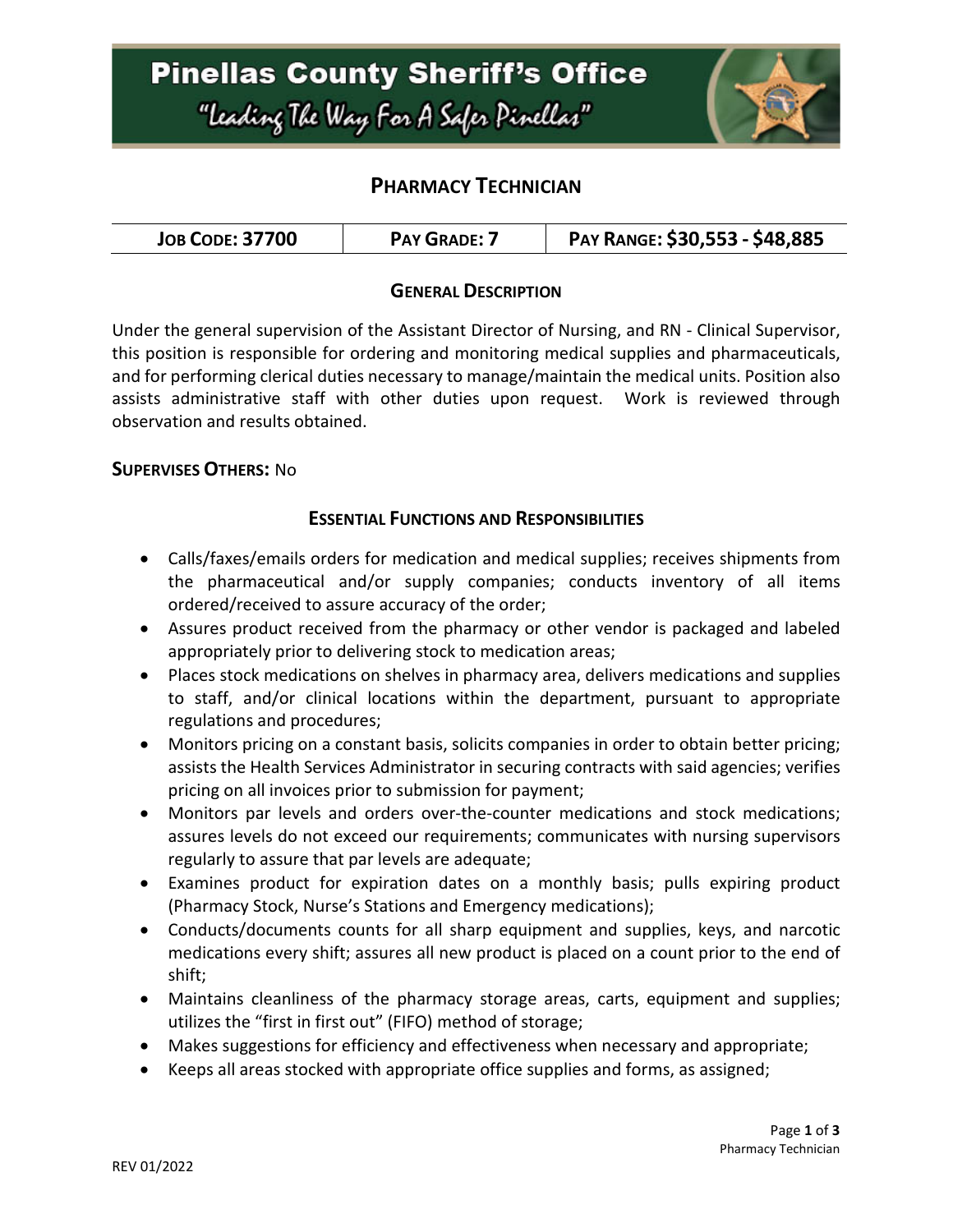# **Pinellas County Sheriff's Office** "Leading The Way For A Safer Pinellar"



- Performs routine inspections of emergency equipment and supplies to assure availability, and product specification compliance;
- Participates in Sheriff's Office recruitment and community relations activities as directed.

Regular and reliable attendance is required as an essential function of the position.

This position is considered essential and, in the event of an emergency or natural disaster, will be required to report to work.

This list is not intended to be all-inclusive and you may not be responsible for every item listed. The employer reserves the right to assign additional functions and responsibilities as necessary.

### **QUALIFICATIONS**

- High school graduation or equivalent diploma from an institution accredited by an accrediting body recognized by the U. S. Dept. of Education or licensed as a degree granting institution by the Commission for Independent Education, pursuant to Section 1005.02(7), F.S. AND one (1) year related experience as a pharmacy technician
- Successful graduation from an approved pharmacy technician training program and valid Registered Pharmacy Technician license (RPT)

**Note:** *Any pharmacy technician registered before January 1, 2011, who has worked as a pharmacy technician for a minimum of 1500 hours under the supervision of a licensed pharmacist or received certification as a pharmacy technician by a certification program accredited by the National Commission for Certifying Agencies is exempt from the requirement to complete an initial training program.*

- Must possess a valid Florida driver's license
- Consideration for this position requires a credit check

## **KNOWLEDGE, SKILLS, AND ABILITIES**

- Communication skills, both verbal and in writing as necessary for successful performance of job duties
- Demonstrates professionalism and adheres to ethical and legal standards of professional practice
- Knowledge of organizational policies, procedures, practices, rules and regulations governing activities of the administrative functions and their interpretations
- Ability to work independently on complex and confidential tasks